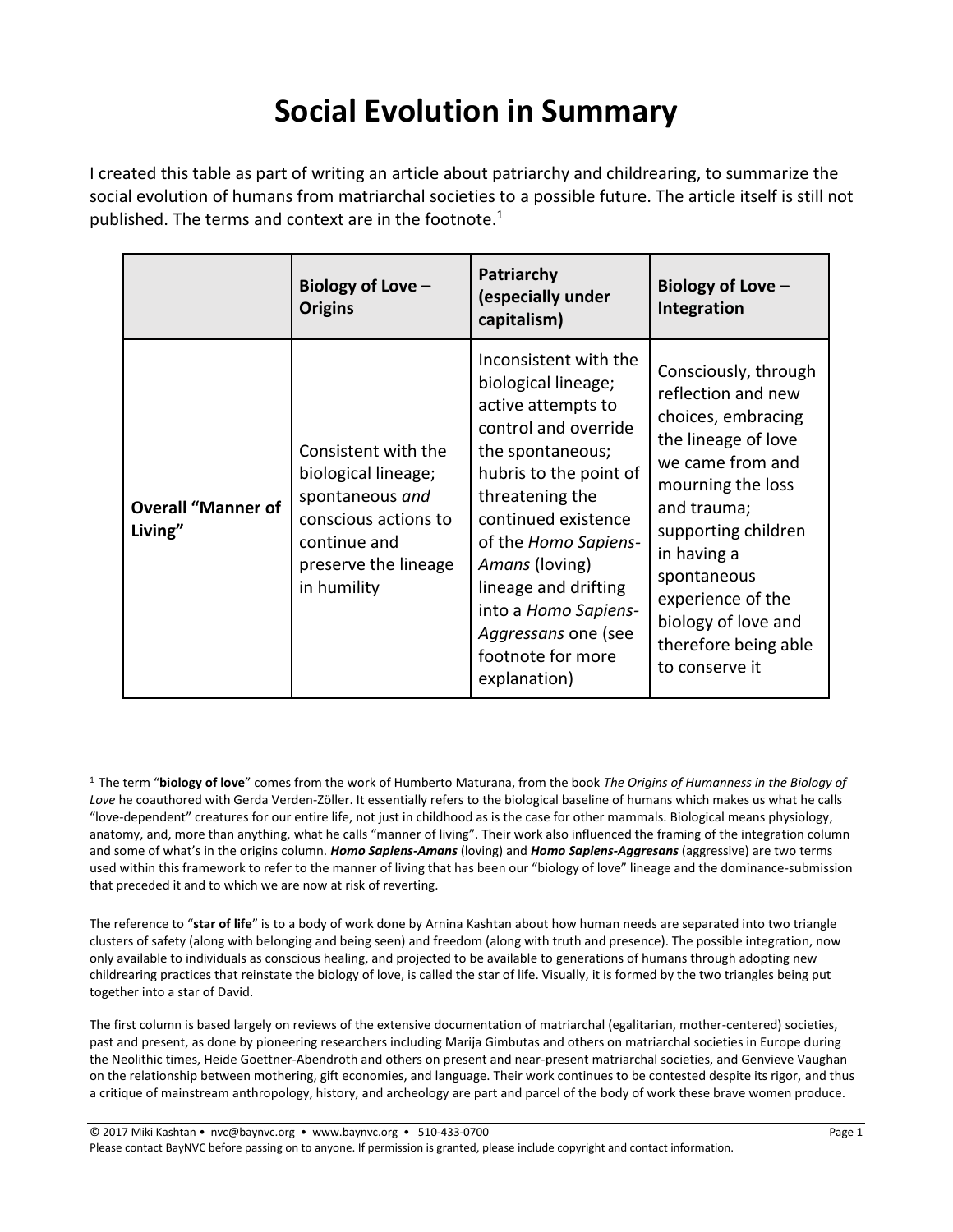|                                           | Biology of Love -<br><b>Origins</b>                                                                         | Patriarchy<br>(especially under<br>capitalism)                                                                                                                                     | Biology of Love -<br>Integration                                                                                                                                                                                                   |
|-------------------------------------------|-------------------------------------------------------------------------------------------------------------|------------------------------------------------------------------------------------------------------------------------------------------------------------------------------------|------------------------------------------------------------------------------------------------------------------------------------------------------------------------------------------------------------------------------------|
| Mode of thinking /<br>reasoning           | Embedded systemic /<br>analogical<br>orientation towards<br>the whole                                       | Local linear causal<br>reasoning; growing<br>reductionism;<br>fragmented or<br>compartmentalized<br>thinking interferes<br>with systemic<br>understanding                          | Integration of both<br>modes through a<br>conscious "double<br>look": reflection on<br>whole / system and<br>its composition /<br>parts in tandem                                                                                  |
| <b>Contribution to</b><br>Humanity / Life | Ways of organizing<br>human social life that<br>sustain love and<br>embeddedness<br>within life, art, craft | Literature, analytic<br>tools, philosophy,<br>individual artistic and<br>intellectual<br>expression, spiritual<br>practices (e.g. yoga<br>and meditation),<br>scientific knowledge | Conscious<br>application of<br>science, technology,<br>and art in service of<br>regeneration,<br>rebalancing, and<br>stewarding planetary<br>thriving; capacity for<br>chosen reintegration<br>of mind, heart, body,<br>and spirit |
| <b>Relationship with</b><br>nature        | Embeddedness and<br>continuity with<br>nature's bounty; no<br>separation between<br>nature and humans       | Nature seen as<br>separate, as object,<br>resource, and<br>therefore to be used<br>and exploited for<br>humans' ends                                                               | Conscious reclaiming<br>of collaboration (e.g.<br>permaculture); recip<br>rocity, empowered<br>co-creativity with<br>nature; mobilizing<br>knowledge in service<br>of restoration                                                  |
| <b>Needs</b>                              | Organic flow of<br>responsiveness to<br>self and others'<br>needs; all needs in<br>harmony                  | Unruly, must be<br>tamed (by authority<br>and/or reason;<br>through obedience<br>and shame); divided<br>into two triangles<br>(safety and freedom)<br>in either/or                 | Conscious<br>integration of safety<br>and freedom<br>triangles into a "star<br>of life" (triangles<br>coming together)<br>that is unique to<br>each person                                                                         |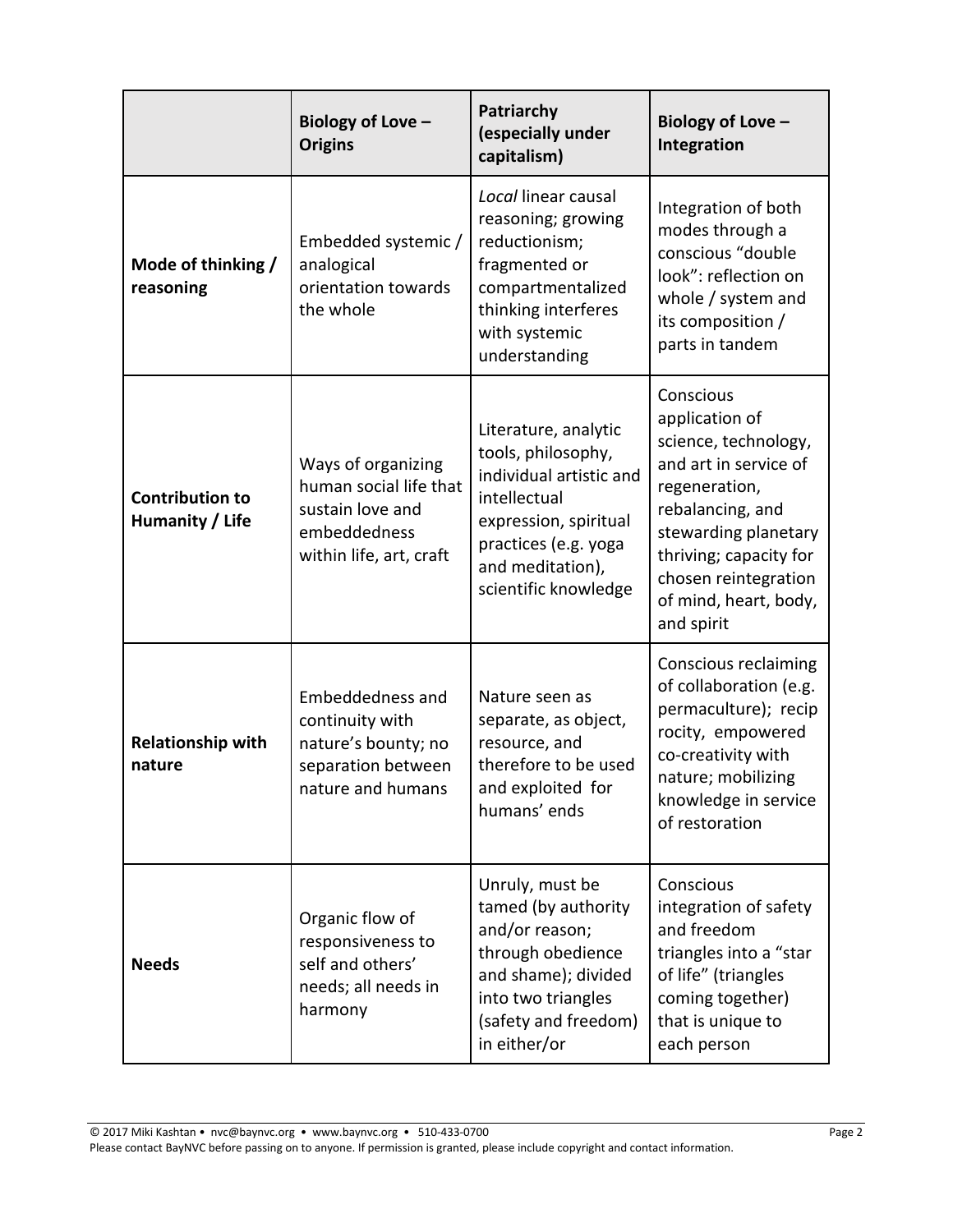|                                            | Biology of Love -<br><b>Origins</b>                          | Patriarchy<br>(especially under<br>capitalism)                                                                                                                                                                                                                                             | Biology of Love -<br>Integration                                                                                                                                                                                                                                                   |
|--------------------------------------------|--------------------------------------------------------------|--------------------------------------------------------------------------------------------------------------------------------------------------------------------------------------------------------------------------------------------------------------------------------------------|------------------------------------------------------------------------------------------------------------------------------------------------------------------------------------------------------------------------------------------------------------------------------------|
|                                            |                                                              | relationship with<br>each other                                                                                                                                                                                                                                                            |                                                                                                                                                                                                                                                                                    |
| <b>Motivation for</b><br>action            | Natural flow of<br>attending to needs<br>and emotions        | Needs are fully or<br>partially submerged<br>through obedience<br>and shaming, and<br>thus actions are<br>mediated through<br>abstract principles<br>(obligation, "nice<br>girl", control,<br>success) whose<br>connection with<br>needs is no longer<br>available to direct<br>experience | Conscious access to<br>needs and choosing<br>actions and requests<br>in connection with<br>needs and with<br>effects on others;<br>reconnecting<br>abstract principles to<br>the needs that gave<br>rise to them in the<br>first place; care for<br>the whole                      |
| <b>Body and Sensual</b><br><b>Pleasure</b> | Pleasure and<br>reverence for the<br>body                    | The body and senses<br>as "bad" or as an<br>instrument of<br>manipulation and/or<br>release                                                                                                                                                                                                | Active cultivation of<br>positive relationship<br>with body and with<br>pleasure; seeing the<br>body as a source of<br>internal information<br>and; grounding in the<br>body as an entry<br>point to relational<br>expression and<br>nurturing a<br>collaborative<br>consciousness |
| <b>Emotions</b>                            | Emergent, in flow                                            | To be subordinated<br>to reason; weak<br>and/or dangerous                                                                                                                                                                                                                                  | Integrated with<br>reason as sources of<br>information about<br>our needs                                                                                                                                                                                                          |
| <b>Human relations</b>                     | Fully immersed in<br>the biology of love,<br>based on mutual | Compartmentalized,<br>instrumentalized,<br>and/or commodified                                                                                                                                                                                                                              | Full reintegration so<br>that we relate to<br>others as their fully                                                                                                                                                                                                                |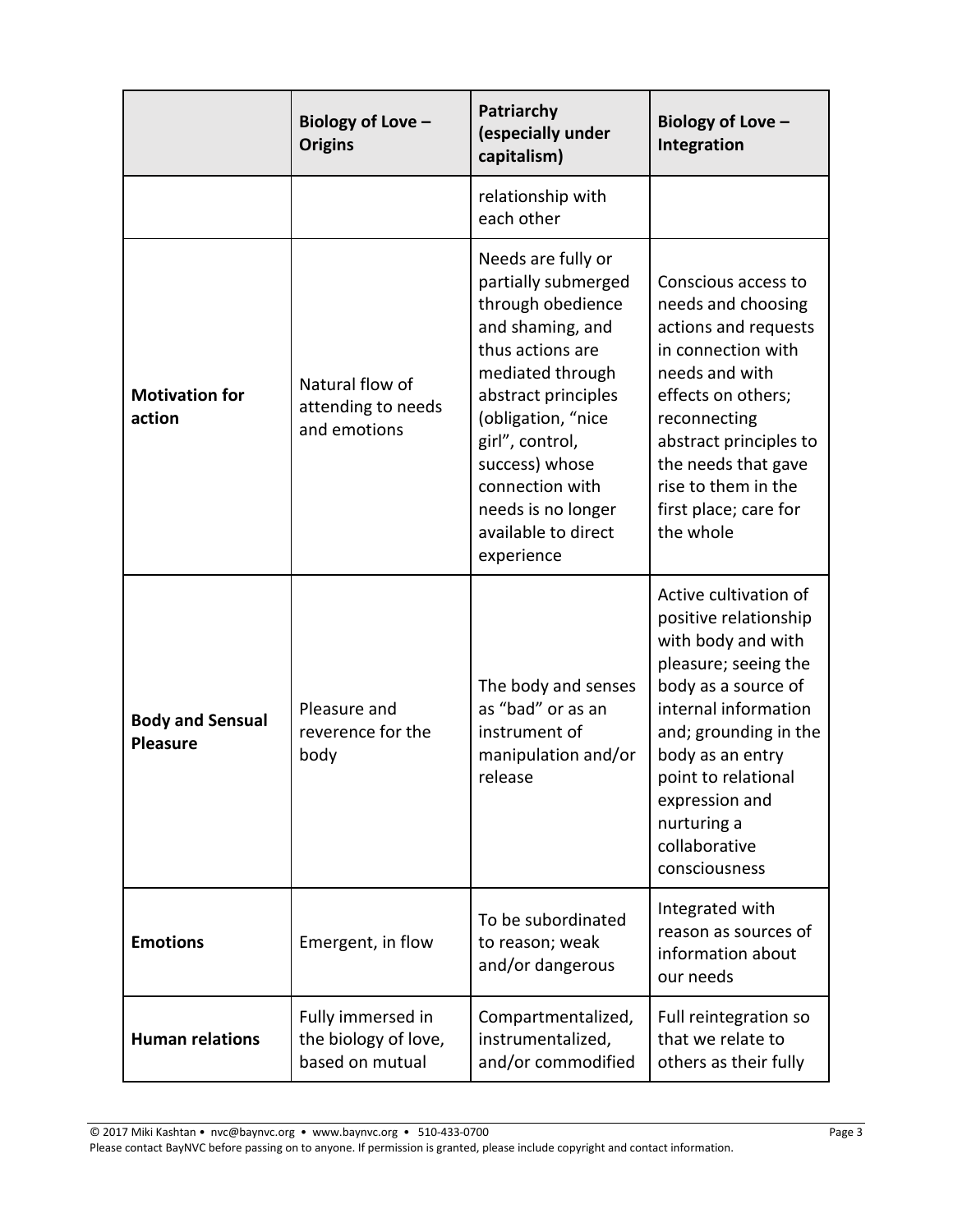|                          | Biology of Love -<br><b>Origins</b>                                                                                | Patriarchy<br>(especially under<br>capitalism)                                                                                                                                                                                                                                                | Biology of Love -<br>Integration                                                                                                                                                                |
|--------------------------|--------------------------------------------------------------------------------------------------------------------|-----------------------------------------------------------------------------------------------------------------------------------------------------------------------------------------------------------------------------------------------------------------------------------------------|-------------------------------------------------------------------------------------------------------------------------------------------------------------------------------------------------|
|                          | acceptance, trust,<br>tending to each<br>other's needs, and<br>play                                                | as necessary to<br>achieve specific aims<br>while retaining<br>capacity for biology<br>of love in some<br>relationships and in<br>some contexts<br>(either by choice as<br>in romantic<br>relationships, or<br>through the<br>expectation of caring<br>behavior assigned to<br>certain roles) | autonomous human<br>people, regardless of<br>how much we like<br>their actions, rather<br>than instruments or<br>obstacles; prioritizing<br>sufficient connection<br>for the purpose at<br>hand |
| <b>Purpose of life</b>   | Enjoyment, learning,<br>love, connection,<br>community                                                             | Transcendence of<br>nature and the<br>senses; longing for<br>immortality; material<br>success                                                                                                                                                                                                 | Re-learning to care<br>for the whole and<br>steward the earth<br>using everything<br>learned through the<br>break from nature                                                                   |
| <b>Core values</b>       | Care, empathy,<br>reverence                                                                                        | Rationality, self-<br>control, maximizing<br>self-interest when<br>possible, obedience<br>to authority                                                                                                                                                                                        | Humility, service,<br>interdependence                                                                                                                                                           |
| Decision making -<br>who | Consensual,<br>everyone in small<br>bands; clan mother<br>ultimate natural<br>authority without<br>any enforcement | Person or group in<br>power decides;<br>authority resides in<br>them and is imposed<br>and enforced                                                                                                                                                                                           | Those affected +<br>those with expertise                                                                                                                                                        |
| Decision making -<br>how | Talking until "there's<br>nothing left but the<br>truth"; care for 7<br>generations                                | <b>Rational calculations</b><br>of factors known to<br>the deciders, often<br>without active<br>consideration for                                                                                                                                                                             | Conscious practices<br>for decisions that<br>work for everyone<br>involved into the 7th<br>generation                                                                                           |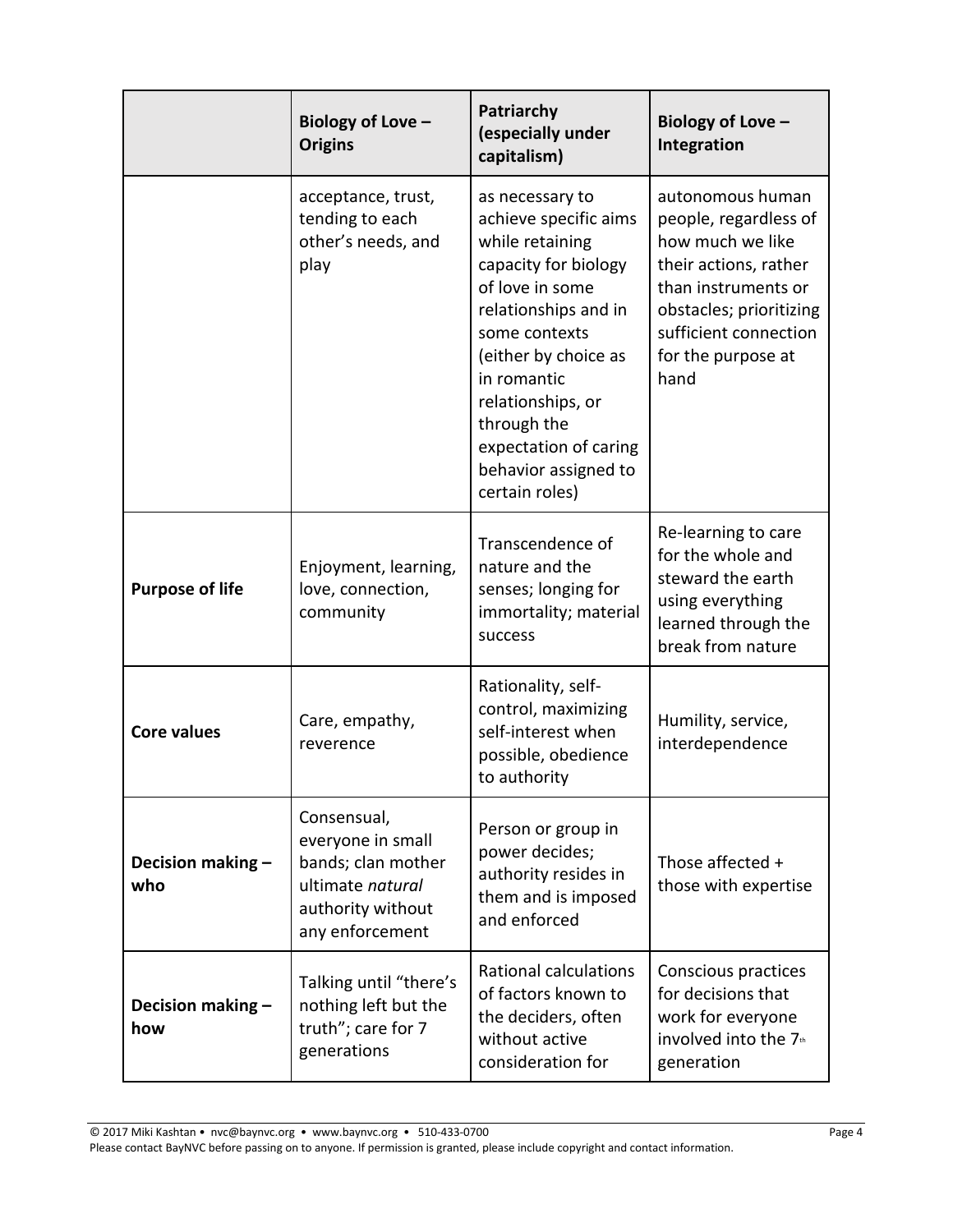|                                       | Biology of Love -<br><b>Origins</b>                                                                                       | Patriarchy<br>(especially under<br>capitalism)                                                                                                     | Biology of Love -<br>Integration                                                                                                                                                                   |
|---------------------------------------|---------------------------------------------------------------------------------------------------------------------------|----------------------------------------------------------------------------------------------------------------------------------------------------|----------------------------------------------------------------------------------------------------------------------------------------------------------------------------------------------------|
|                                       |                                                                                                                           | effects on others<br>now; no active<br>consideration for<br>future generations                                                                     |                                                                                                                                                                                                    |
| <b>Relationship with</b><br>resources | People belong to and<br>are part of nature                                                                                | Private property and<br>accumulation                                                                                                               | Stewardship for the<br>benefit of the whole;<br>held as a commons                                                                                                                                  |
| <b>Resource allocation</b>            | Gifting based on<br>need and<br>relationships; the<br>maternal principles<br>of gifting extended<br>to the entire society | Exchange and<br>extraction based on<br>ownership, power,<br>rank, competition, or<br>"merit"                                                       | Needs-based gifting<br>based on<br>unconditional giving<br>and unconditional<br>receiving with care<br>and consideration for<br>renewability;<br>appreciation and<br>gratitude replace<br>currency |
| <b>Information flow</b>               | Access to all within<br>the clan; shared<br>beyond through<br>relationships                                               | Protected by the<br>elite; shared "as<br>needed"                                                                                                   | Active practice of<br>transparency and<br>vulnerability                                                                                                                                            |
| <b>Feedback loops</b>                 | Organic, integrated<br>with life                                                                                          | Top-down coercive;<br>otherwise active<br>distortion of<br>feedback through<br>"externalities" (e.g.<br>cost to nature not<br>included in pricing) | Actively sought and<br>shared with all<br>potentially relevant<br>entities; structures<br>put in place for<br>active flow of<br>feedback for learning<br>purposes                                  |
| <b>Conflict resolution</b>            | Organic and<br>restorative; shame-<br>based in extreme<br>cases                                                           | Punitive; routinely<br>shame-based;<br>individualized;<br>authority-based                                                                          | Restorative, needs-<br>based, and<br>community-based for<br>everyone's benefit<br>and dignity                                                                                                      |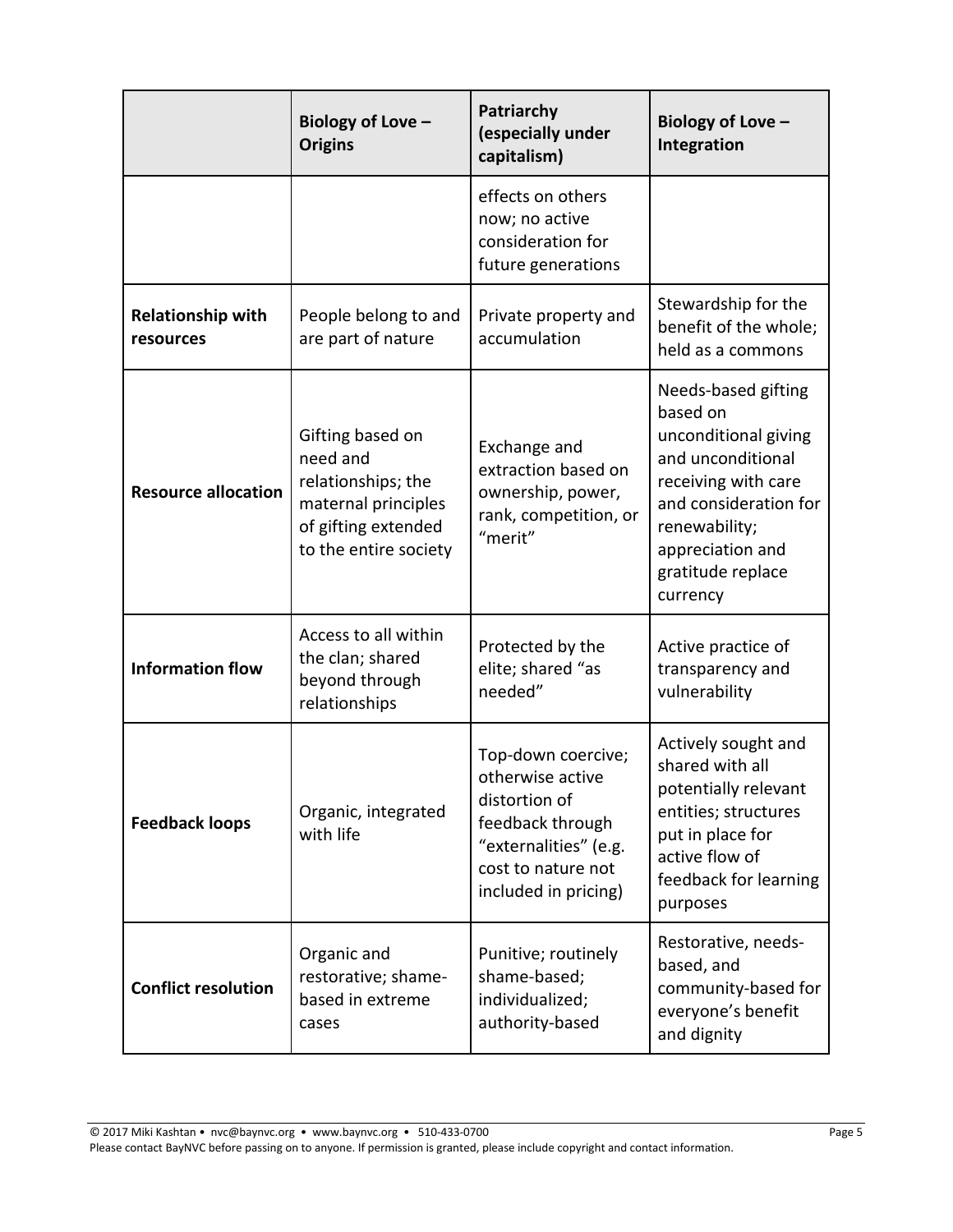|                                             | Biology of Love -<br><b>Origins</b>                                                                                                                                  | Patriarchy<br>(especially under<br>capitalism)                                                                                           | Biology of Love -<br>Integration                                                                                                                                           |
|---------------------------------------------|----------------------------------------------------------------------------------------------------------------------------------------------------------------------|------------------------------------------------------------------------------------------------------------------------------------------|----------------------------------------------------------------------------------------------------------------------------------------------------------------------------|
| <b>Response to</b><br><b>Violent Attack</b> | Varied; unprepared;<br>vulnerable to<br>takeover (e.g.<br>original patriarchal<br>invasions; European<br>settling of North<br>America)                               | Responding to<br>violence with<br>violence; war                                                                                          | <b>Consciously learning</b><br>to mobilize the<br>power of nonviolent<br>resistance for<br>transcending the<br>attack and including<br>former opponents in<br>the solution |
| <b>Vision for humans</b>                    | None necessary; in<br>the flow of life                                                                                                                               | Purging the world of<br>the bad elements;<br>making it work for<br>the "good guys"                                                       | Creating a world that<br>works for all                                                                                                                                     |
| <b>Spirituality</b>                         | Goddess, earth, and<br>nature based; nature<br>as an expression of<br>spirit                                                                                         | Transcendent and<br>dualistic: a male god<br>or a godless spiritual<br>realm that is<br>separate from and<br>above the earthly<br>domain | Integrated,<br>consciously chosen;<br>nonviolence as core;<br>conscious welcoming<br>of multiple spiritual<br>and religious frames                                         |
| Women's<br>reproduction                     | Reverence                                                                                                                                                            | Fear and control                                                                                                                         | Respect and<br>autonomy                                                                                                                                                    |
| <b>Sexuality and</b><br>marriage            | Sexuality loosely<br>correlates with and<br>goes beyond<br>reproductive and<br>economic clan<br>partnerships; group<br>marriage of sisters<br>and brothers<br>common | Controlled by men;<br>strict monogamy<br>enforced on women<br>and less so on men                                                         | Conscious choice of<br>sexuality and family<br>arrangements<br>through reflection<br>and healing of<br>trauma                                                              |
| Paternity                                   | Unknown and/or<br>unimportant<br>(mother's brother<br>has larger social role<br>within the clan)                                                                     | All important                                                                                                                            | Biological and by-<br>choice parents are all<br>central                                                                                                                    |